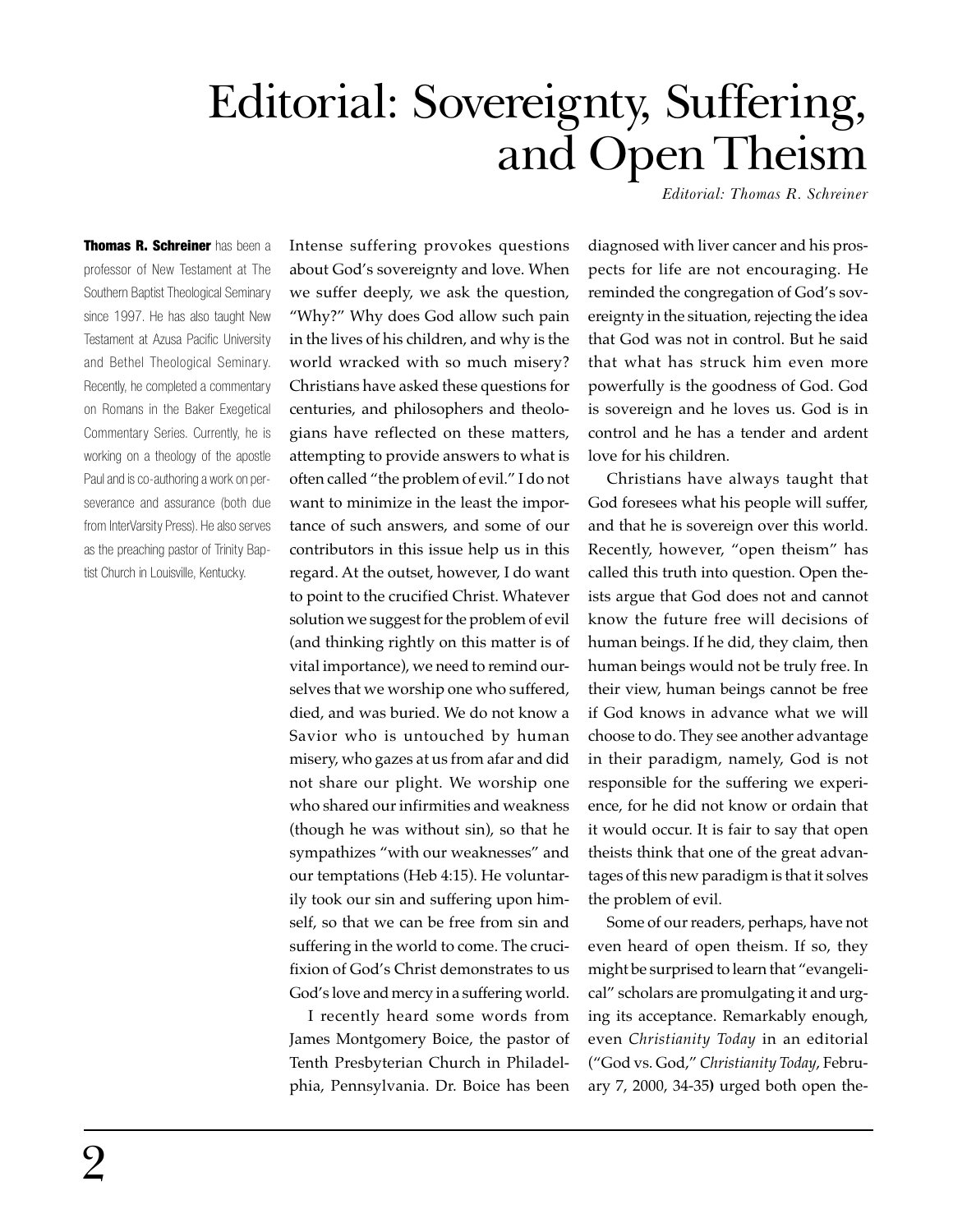ists and their traditional evangelical opponents to study the scriptures carefully before criticizing the other side. What is astonishing about this is not that *Christianity Today* urged both sides to study the Bible. We all, of course, agree with that injunction. What is surprising is that the editorial begins by speaking very negatively of the classical view of God (ironically quoting Pascal, who had a very strong view of divine sovereignty as a Jansenist!) and a very positive estimation of the benefits of open theism. Indeed, despite some closing words about the importance of church history, we are given the impression that both open theism and classical theology are equally plausible. The bulk of the editorial is written as if there were no context for such a study, as if we do not already have twenty centuries of careful Christian reflection upon the scriptures, as if Christians have not studied issues pertaining to the very questions posed for centuries. It is instructive that no branch of Christendom, whether Roman Catholic, Orthodox, or Protestant, has ever embraced open theism.

This is not to say that we have arrived theologically, that everything the church has agreed on historically is true, or that every new idea should be jettisoned from the outset. But a responsible editorial on the matter should say that the burden of proof is strongly against a theological position that has been rejected for all of church history by every segment of the Christian church. The Reformers believed that the scriptures were the final authority, but they often cited church fathers to demonstrate that their theology was not wholly new. When I read an editorial like this, I wonder if some segments of evangelical Christianity are rootless, lacking any sense of the teaching of the church through the ages. We should study our

Bibles, realizing that our ancestors were imperfect and may need correction. And yet we do not dismiss lightly the wisdom of those who preceded us, lest we be guilty of what C. S. Lewis called "chronological snobbery."

Some openness theologians claim to be radical biblical literalists, contending that traditional evangelicals have failed to interpret the scriptures in accord with its most likely meaning. Hence, open theists insist that when scripture says, "God repents," the text means exactly what it says. God really and truly changes his mind. This claim should be examined seriously since we are summoned to review our hermeneutical approach. The biblical strength of their view, however, is exaggerated. The hermeneutical method of open theists would be more convincing if they were consistent. Open theists should argue, if they were consistent, that God does not know the present either. After all, God asks Adam, "Where are you?" (Gen 3:8). A radical biblical literalist would say, "God must not know where Adam is since he asks the question." Further, the Lord had to go down to Sodom and Gomorrah to know what was happening in those cities according to Genesis 18:20-21. As radical biblical literalists, open theists should say God did not know the present state of affairs in Sodom and Gomorrah since he needed to travel there to discover what was going on. If they respond by saying, "Many other verses teach us that God is omniscient and that he knows the present perfectly," then I reply, "That is the same answer we give to the verses they cited to prove that God does not know the future." I conclude, therefore, that the *Christianity Today* editorial is wrong on another score. The biblical support for open theism is not remarkably strong. On the contrary, they